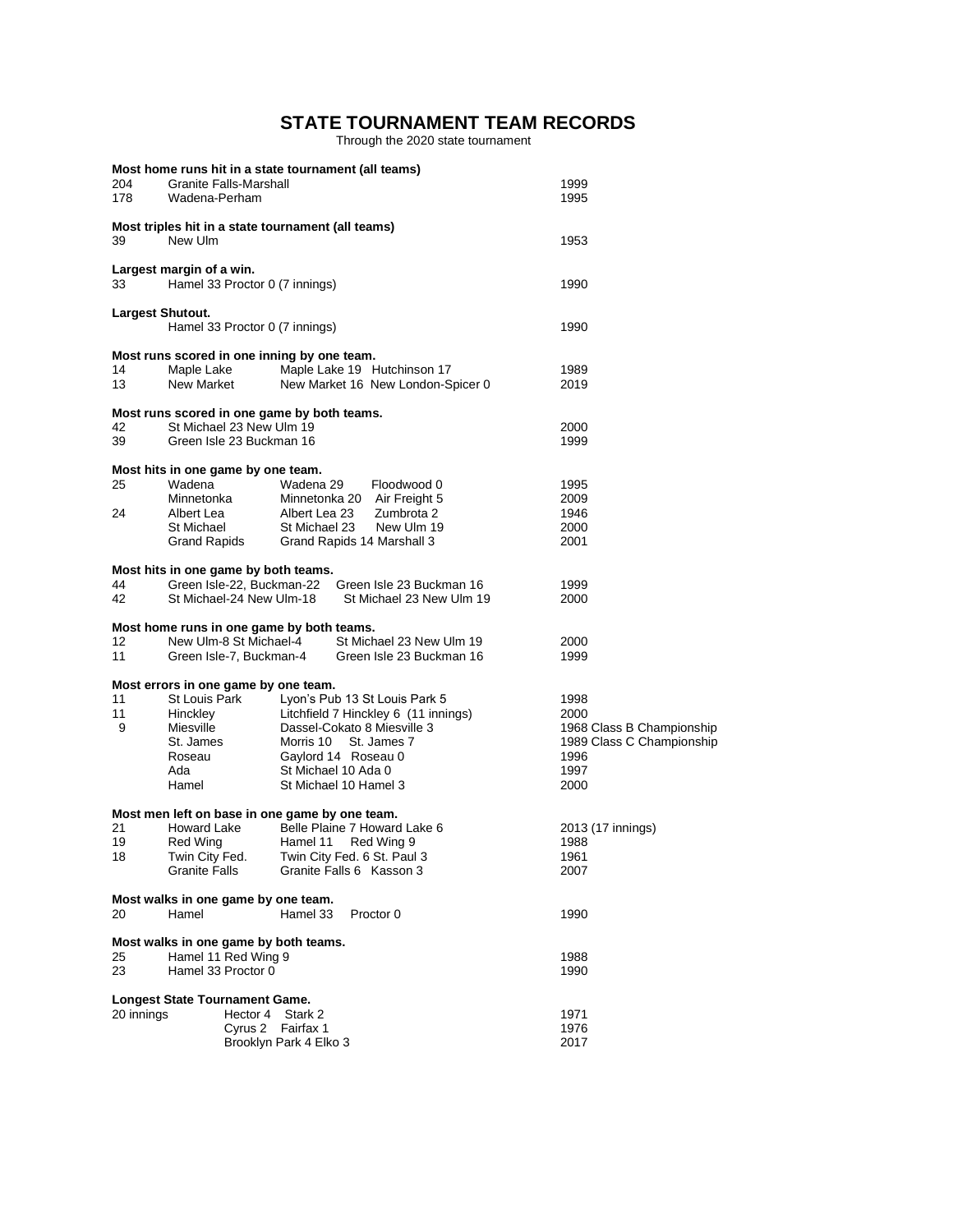### **Most shutouts posted by a team in the State Tournament.**

| 4 | Plato             | 2007       |
|---|-------------------|------------|
| 3 | Chaska            | 1932, 2002 |
|   | Excelsior         | 1945       |
|   | Lester Prairie    | 1950       |
|   | Litchfield        | 1951       |
|   | Cold Spring       | 1955       |
|   | <b>Red Wing</b>   | 1974.1990  |
|   | Arlington         | 1984       |
|   | Pierz             | 2002       |
|   | Dundas            | 2003       |
|   | Sobieski          | 2014       |
|   | <b>New Market</b> | 2019       |

#### **Most Consecutive Championships won.**

5 Albert Lea 1944, 45,46,47,48

### **Most Championships won**

- 15 Minnetonka<br>9 Cold Spring
- Cold Spring
- 8 Columbia Heights<br>7 Austin
- **Austin**

### **Most Times finishing 2nd Place.**

- 8 Dundas<br>6 Rochest
- **Rochester**

## **Most Times Finishing 3rd Place.**

- 9 Cold Spring<br>7 Jordan
- 7 Jordan<br>5 West S
- West St. Paul
	- Mpls. Lyons Pub

### **Most Consecutive State Tournament Appearances**

| 28 | Minnetonka        | 1994-     |
|----|-------------------|-----------|
| 23 | Cold Spring       | 1988-2010 |
| 15 | <b>Blue Earth</b> | 2003-2017 |

## **Most State Tournament Appearances**

- 58 Cold Spring<br>37 Chaska
- Chaska
- 34 Jordan<br>33 Roches
- 33 Rochester<br>32 Red Wing
- Red Wing

### **Number of Times a Team Appearing in the State Tournament for the First Time and Winning a Championship** 34 Teams have won a championship playing in their first State Tournament.

## **First time the 10-run rule was used in a State Tournament game.**

Le Sueur 15 Claremont 1 1930

# **First triple play by a team in a State Tournament game.**<br>Willmar **Willmar 9 / Virginia 10 Willmar 9 / 1932**

Virginia 10 Willmar 9 1932

### **Undefeated Champion.**

St. Paul Como Rec. won Class A championship in 1964 with a 28-0 record. The only known team to end their season undefeated.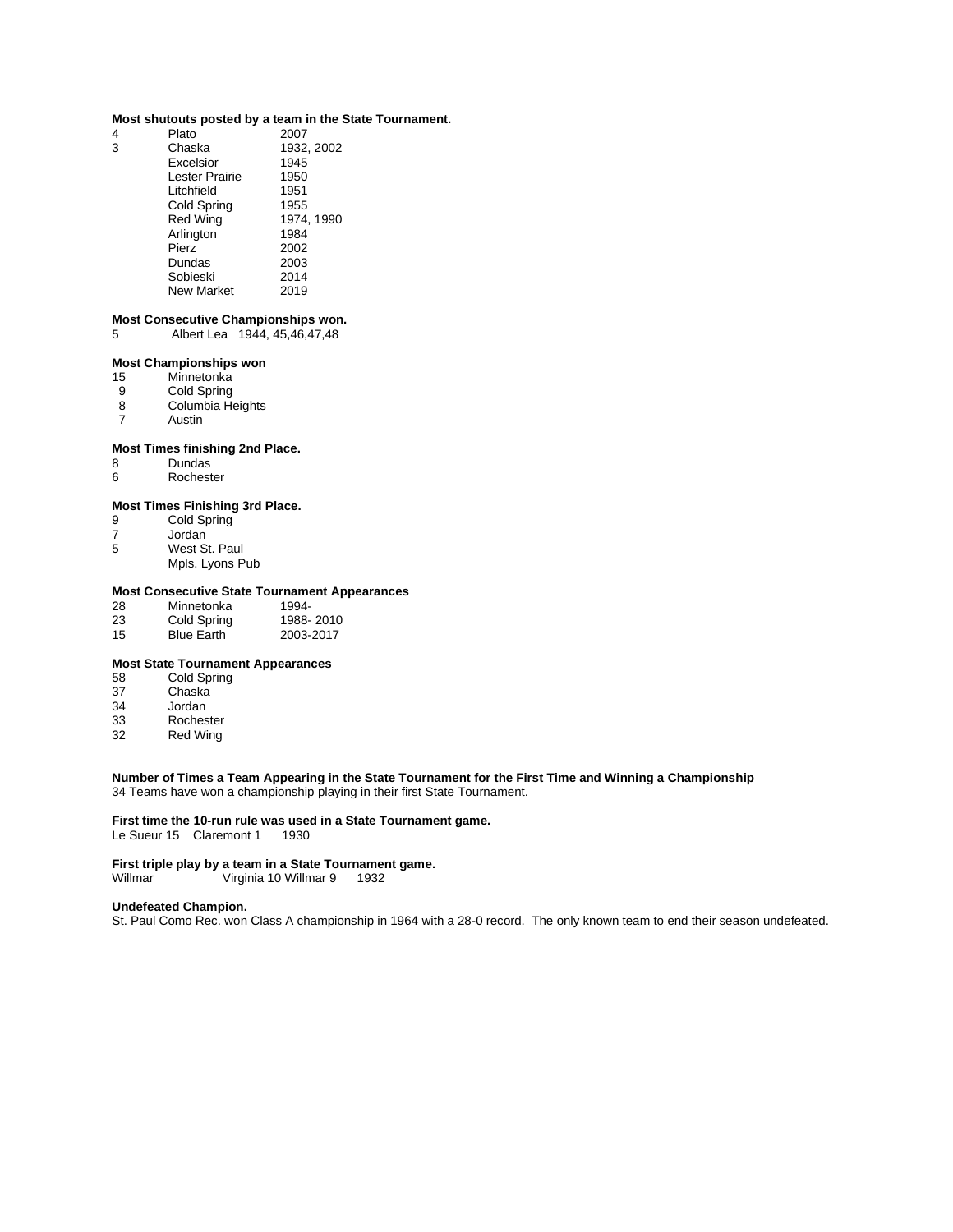# **STATE TOURNAMENT INDIVIDUAL RECORDS**

## **Most Hits in one State Tournament game by a player.**

| 6        | <b>Walt Menke</b>                                      | Albert Lea               | Albert Lea 23 Zumbrota 2                                     | 1946                  |
|----------|--------------------------------------------------------|--------------------------|--------------------------------------------------------------|-----------------------|
|          | Eric Schreifels                                        | <b>Howard Lake</b>       | Belle Plaine 7 Howard Lake 6                                 | 2013 (17 inning game) |
|          | <b>Brice Panning</b>                                   | Young America            | Young America 4 New Market 3                                 | 2018 (14 inning game) |
| 5        | Carl Condon                                            | Virginia                 | Virginia 15 Willmar 14                                       | 1932                  |
|          | Ed Cain                                                | New Richland             | New Rich. 13 Pine Island 5                                   | 1933                  |
|          | Ray Erickson                                           | <b>Fergus Falls</b>      | Fergus Falls 14 Foley 3                                      | 1941                  |
|          | Francis Boll                                           | Shakopee                 | Shakopee 16 Plummer 1                                        | 1940                  |
|          | Bassie Wagner                                          | Springfield              | Springfield 16 Pierz 4                                       | 1944                  |
|          | Renny Erickson                                         | Springfield              | Springfield 13 Monticello 0                                  | 1944                  |
|          | John Menke                                             | Albert Lea               | Albert Lea 23 Zumbrota 2                                     | 1946                  |
|          | Dick Weigel                                            | Excelsior                | Excelsior 17 Winsted 1                                       | 1949                  |
|          | Jim Lawler                                             | LeCenter                 | LeCenter 14 Sherburn 2                                       | 1951                  |
|          | Harold Meyer                                           | Pierz                    | Pierz 10 Rollingstone 0                                      | 1952                  |
|          | Joe Scalise                                            | Austin                   | Austin 4 Fairmont 2                                          | 1953                  |
|          | Dick Lawrence<br>Harry Mulhern                         | Bagley<br>Stewartville   | Bagley 18 Detroit Lakes 0<br>Stewartville 12 Grand Rapids 11 | 1955<br>1955          |
|          | Dave Lesar                                             | <b>Grand Rapids</b>      | Stewartville 12 Grand Rapids 11                              | 1955                  |
|          | Duane Durling                                          | <b>Grand Rapids</b>      | Grand Rapids 6 Ivanhoe 4                                     | 1955                  |
|          | Joe Sczublewski                                        | Upsala                   | Upsala 8 Kimball 5                                           | 1984                  |
|          | Scott Pass                                             | Chaska                   | Chaska 14 Anoka 0                                            | 1986                  |
|          | Mike Tobin                                             | Jordan                   | Jordan 8 Cold Spring 0                                       | 1989                  |
|          | Dan Van deHey                                          | Hamel                    | Hamel 33 Proctor 0                                           | 1990                  |
|          | Josh Loesch                                            | Cold Spring              | Cold Spring 18 Duluth 0                                      | 1994                  |
|          | Tim Johnson                                            | Clinton                  | Clinton 6 Deer Creek 5                                       | 1995                  |
|          | Randy Kroenke                                          | Minn. Lake               | Minn. Lake 10 Clinton 6                                      | 1995                  |
|          | <b>Ron Terres</b>                                      | Cold Spring              | Cold Spring 21 Hamel 15                                      | 1995                  |
|          | Phil Clennon                                           | Springfield              | Springfield 10 Red Eye 5                                     | 1997                  |
|          | Scott Howard                                           | Dundas                   | Dundas 12 Chaska 11                                          | 1998                  |
|          | Corey Tauer                                            | Red Wing                 | Red Wing 15 Hastings 6                                       | 2001                  |
|          | Scott Lochner                                          | Sauk Rapids              | Sauk Rapids 7 Moorhead 1                                     | 2002                  |
|          | Mike Peschel                                           | Moorhead                 | Moorhead 17 Bertha 6                                         | 2010                  |
|          | Tony Peterson                                          | Savage                   | Savage 17 Chaska 5                                           | 2011                  |
|          | <b>Scott Theisen</b>                                   | Winsted                  | Winsted 7 Jackson 5                                          | 2012                  |
|          | Chris Odegaard                                         | Plato                    | Plato 12 Kimball                                             | 2018                  |
|          | Noah Boser                                             | <b>Buckman</b>           | Buckman 14 Stewart-Racine 6                                  | 2019                  |
|          |                                                        |                          |                                                              |                       |
|          | Most Hits by a player in a State Tournament.           |                          |                                                              |                       |
| 19<br>17 | Scott Boser<br><b>Eric Welter</b>                      | <b>Buckman</b><br>Chaska |                                                              | 1999<br>1998          |
|          | Tom Schleper                                           | Chaska                   |                                                              | 1998                  |
|          | Joe Siple                                              | Rochester                |                                                              | 1999                  |
|          | <b>Ron Terres</b>                                      | Cold Spring              |                                                              | 2001                  |
|          |                                                        |                          |                                                              |                       |
|          | Most Singles in one State Tournament game by a player. |                          |                                                              |                       |
| 5        | Carl Condon                                            | Virginia                 | Virginia 15 Willmar 14                                       | 1932                  |
|          | Ed Cain                                                | New Richland             | New Rich.13 Pine Island 5                                    | 1933                  |
|          | Chris Larson                                           | Faribault                | Faribault 20 Owatonna 17                                     | 1988                  |
|          | Randy Kroenke                                          | Minn. Lake               | Minn. Lake 10 Clinton 6                                      | 1995                  |
|          |                                                        |                          |                                                              |                       |
|          | <b>Scott Howard</b>                                    | Dundas                   | Dundas 12 Chaska 11                                          | 1998                  |
|          | Scott Theisen                                          | Winsted                  | Winsted 7 Jackson 5                                          | 2012                  |
|          | <b>Brice Panning</b>                                   | Young America            | Young America 4 New Market 3                                 | 2018 (14 inning game) |
|          |                                                        |                          |                                                              |                       |
|          | Most Doubles in one State Tournament game by a player. |                          |                                                              |                       |
| 4        | Chris Odegaard                                         | Plato                    | Plato 12 Kimball 5                                           | 2018                  |
| 3        | Bob Hahn                                               | Waseca                   | Waseca 24 Willmar 10                                         | 1933                  |
|          | Louie Cardinal                                         | St. Paul                 | St. Paul 8 Minneapolis 4                                     | 1939                  |
|          | Mel Bzoskie                                            | Rochester                | Rochester 18 Nashwauk 0                                      | 1947                  |
|          | Joe Scalise                                            | Austin                   | Austin 4 Fairmont 2                                          | 1953                  |
|          | Milt Nielsen                                           | Fairmont                 | Fairmont 14 Bloomington 2                                    | 1959                  |
|          | Larry Pearson                                          | Deer Creek               | Deer Creek11 Hinckley 1                                      | 1970                  |
|          | John Riewer                                            | Watkins                  | Watkins 7 St. Boni 6                                         | 1989                  |
|          | Paul Buss                                              | Jordan                   | Jordan 4 Coon Rapids 2                                       | 1992                  |
|          | Dick Henkemeyer                                        | Sartel                   | Sartell 9 Detroit Lakes 3                                    | 1992                  |
|          | Darrin Schmidt                                         | Rochester                | Rochester 23 Hamel 11                                        | 1995                  |
|          | Dave Franke<br>Darrin Schmidt                          | Plato<br>Austin          | Plato 7 Gaylord 5<br>Cold Spring 7 Austin 1                  | 1996<br>1997          |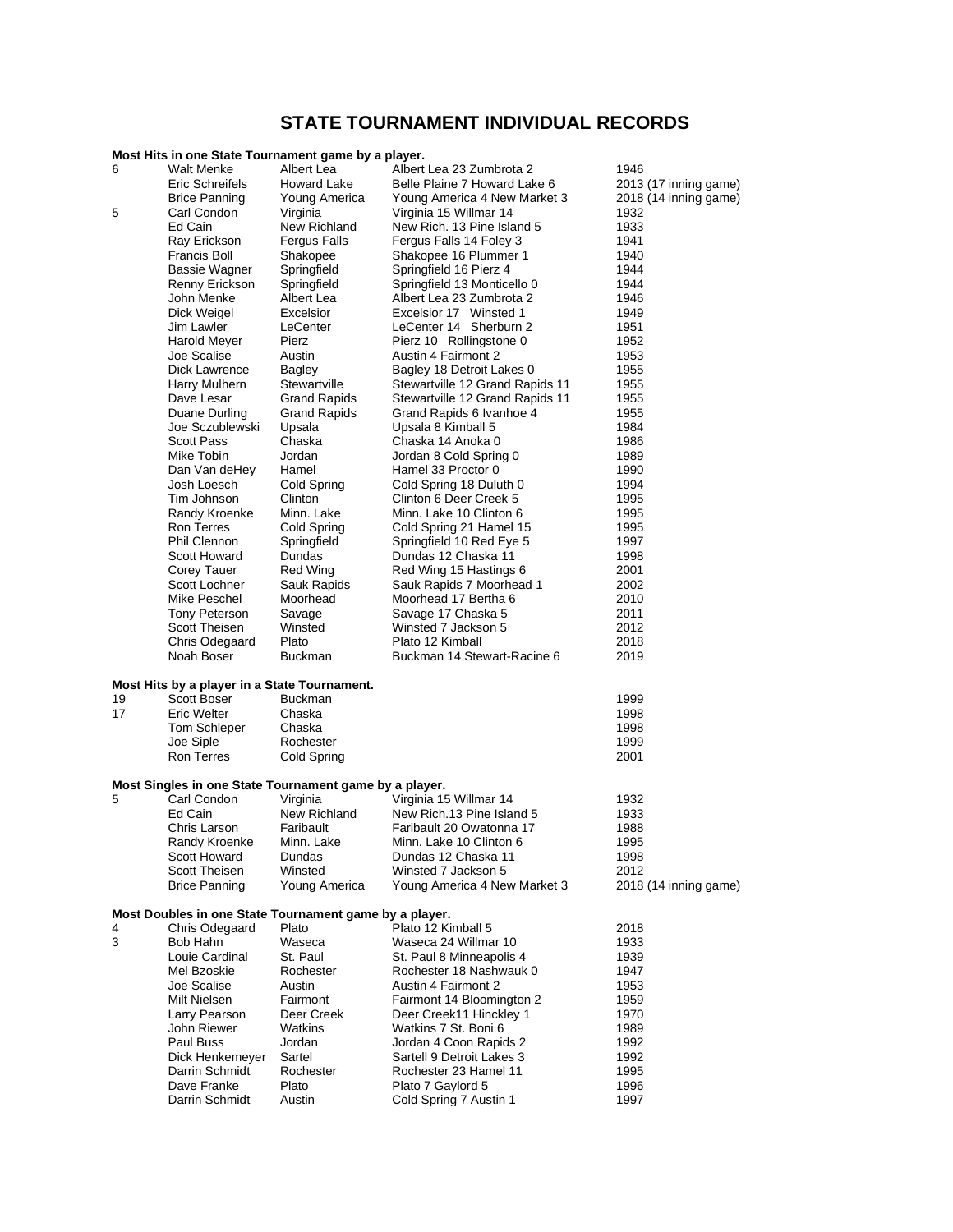|   | Mike Arlt<br>Darren Heving<br>Ethan Anderson<br>Tony Kamps<br>Josh Loesch<br>Brad Vosejpka<br><b>Troy Stein</b><br>Jason Breweske<br>Adam Sudbeck | Elko<br>Cold Spring<br>New Ulm<br>Mankato<br>Cold Spring<br>Lonsdale<br>Chaska<br>Perham<br>Mankato | Elko 13 Wadena 4<br>Cold Spring 10 New Ulm 5<br>New Ulm 12 St Michael 7<br>Rochester 13 Mankato 11<br>Cold Spring 9 Rochester 7<br>Lonsdale 6 Sleepy Eye 5<br>Chaska 7 Cold Spring 3<br>Perham 3<br>Elko 4<br>Mankato11 Austin 2 | 1997<br>1999<br>1999<br>2000<br>2001<br>2002<br>2002<br>2004<br>2005 |
|---|---------------------------------------------------------------------------------------------------------------------------------------------------|-----------------------------------------------------------------------------------------------------|----------------------------------------------------------------------------------------------------------------------------------------------------------------------------------------------------------------------------------|----------------------------------------------------------------------|
| 8 | Most Doubles by a player in a State Tournament.<br>Dave Franke<br>Chris Odegaard                                                                  | Plato<br>Plato                                                                                      |                                                                                                                                                                                                                                  | 1996<br>2018                                                         |
| 2 | Leslie Lieverman                                                                                                                                  | Chaska                                                                                              | Most Triples in one Inning in a State Tournament game by a player.<br>Chaska 15 Sleepy Eye 0                                                                                                                                     | 1932                                                                 |
|   | Most Triples in one State Tournament game by a player.                                                                                            |                                                                                                     |                                                                                                                                                                                                                                  |                                                                      |
| 2 | Leslie Lieverman                                                                                                                                  | Chaska                                                                                              | Chaska 15 Sleepy Eye 0                                                                                                                                                                                                           | 1932                                                                 |
|   | Al Litfin                                                                                                                                         | Chaska                                                                                              | Chaska 16 St. Peter 5                                                                                                                                                                                                            | 1932                                                                 |
|   | <b>Francis Boll</b>                                                                                                                               | Delano                                                                                              | Red Wing 6 Delano 5                                                                                                                                                                                                              | 1935                                                                 |
|   | Ray Erickson                                                                                                                                      | <b>Fergus Falls</b>                                                                                 | Fergus Falls 14 Foley 3                                                                                                                                                                                                          | 1941                                                                 |
|   | <b>Bob Lawrence</b>                                                                                                                               | Little Falls                                                                                        | Little Falls 9 St. Paul 0                                                                                                                                                                                                        | 1958                                                                 |
|   | Dick Southard                                                                                                                                     | Rogers                                                                                              | Milroy 5 Rogers 4                                                                                                                                                                                                                | 1965                                                                 |
|   | Mark Kragnes                                                                                                                                      | Detroit Lakes                                                                                       | Detroit Lakes 8 D-C 2                                                                                                                                                                                                            | 1992                                                                 |
|   | Jason Dobis                                                                                                                                       | Flensburg                                                                                           | Flensburg 13 Wadena 2                                                                                                                                                                                                            | 1994<br>1996                                                         |
|   | <b>Brad Deyak</b><br>Nick Worm                                                                                                                    | <b>Ultimate Snappers</b><br>Montgomery                                                              | Ultimate 13 Crookston 1<br>Montgomery 7 New Ulm Brewers 4                                                                                                                                                                        | 2002                                                                 |
|   |                                                                                                                                                   |                                                                                                     |                                                                                                                                                                                                                                  |                                                                      |
|   | Most Triples by a player in a State Tournament.                                                                                                   |                                                                                                     |                                                                                                                                                                                                                                  |                                                                      |
| 3 | Leslie Lieverman                                                                                                                                  | Chaska                                                                                              |                                                                                                                                                                                                                                  | 1932                                                                 |
|   | Matt Farley                                                                                                                                       | <b>Highland Park</b>                                                                                |                                                                                                                                                                                                                                  | 1996                                                                 |
|   | <b>Brad Deyak</b>                                                                                                                                 | <b>Ultimate Snappers</b>                                                                            |                                                                                                                                                                                                                                  | 1996                                                                 |
|   | Most Home Runs in one State Tournament game by a player.                                                                                          |                                                                                                     |                                                                                                                                                                                                                                  |                                                                      |
| 3 | <b>Harry Elliot</b>                                                                                                                               | Benson                                                                                              | Benson 11 New Ulm 3                                                                                                                                                                                                              | 1949                                                                 |
|   | Joe Sczublewski                                                                                                                                   | Upsala                                                                                              | Upsala 8 Kimball 5                                                                                                                                                                                                               | 1984                                                                 |
|   | Dave Dykema                                                                                                                                       | Osakis                                                                                              | Osakis 7 Vegas 3                                                                                                                                                                                                                 | 1988                                                                 |
|   | Ron Van Krevelen                                                                                                                                  | Hamel                                                                                               | Hamel 9 Prior Lake 8                                                                                                                                                                                                             | 1989                                                                 |
|   | Alex Bauer                                                                                                                                        | Hamel                                                                                               | Hamel 12 Grand Rapids 5                                                                                                                                                                                                          | 1997                                                                 |
|   | Brian Hartmann<br>Phil Clennon                                                                                                                    | Hamel<br>Springfield                                                                                | Hamel 12 Grand Rapids 5<br>Springfield 10 Red Eye 5                                                                                                                                                                              | 1997<br>1997                                                         |
|   | Josh Loesch                                                                                                                                       | Cold Spring                                                                                         | Cold Spring 18 New Ulm 10                                                                                                                                                                                                        | 1997                                                                 |
|   | <b>Brice Pleschourt</b>                                                                                                                           | Dundas                                                                                              | Dundas 11 Miesville 10                                                                                                                                                                                                           | 1998                                                                 |
|   | Dave Gray                                                                                                                                         | St James                                                                                            | St James 13 Monticello 12                                                                                                                                                                                                        | 1999                                                                 |
|   | Josh Loesch                                                                                                                                       | Cold Spring                                                                                         | Cold Spring 10 New Ulm 5                                                                                                                                                                                                         | 1999                                                                 |
|   | Chris Studer                                                                                                                                      | <b>Brainerd</b>                                                                                     | Brainerd 9 Princeton 5                                                                                                                                                                                                           | 2000                                                                 |
|   | Corey Tauer                                                                                                                                       | Red Wing                                                                                            | Cold Spring 13 Red Wing 8                                                                                                                                                                                                        | 2001                                                                 |
|   | Kane Malo                                                                                                                                         | <b>Blue Earth</b>                                                                                   | Blue Earth 10 Detroit Lakes 4                                                                                                                                                                                                    | 2012                                                                 |
|   | Jeremiah Piepkorn<br><b>Brandon Arnold</b>                                                                                                        | Nisswa<br>Chanhassen                                                                                | Nisswa14 St Patrick 4<br>Chanhassen 12 Elko 3                                                                                                                                                                                    | 2014<br>2018                                                         |
|   | Austin Dufner                                                                                                                                     |                                                                                                     | Cold Spring Rockies Cold Spring 12 Buckman 8                                                                                                                                                                                     | 2020                                                                 |
|   |                                                                                                                                                   |                                                                                                     |                                                                                                                                                                                                                                  |                                                                      |
|   | Most Home Runs by a player in a State Tournament.                                                                                                 |                                                                                                     |                                                                                                                                                                                                                                  |                                                                      |
| 8 | Brian Hartmann                                                                                                                                    | Hamel                                                                                               |                                                                                                                                                                                                                                  | 1997                                                                 |
| 7 | Josh Loesch                                                                                                                                       | Cold Spring                                                                                         |                                                                                                                                                                                                                                  | 1999                                                                 |
|   | Corey Tauer                                                                                                                                       | Red Wing                                                                                            |                                                                                                                                                                                                                                  | 2001                                                                 |
|   | Most Stolen Bases by a player in a State Tournament.                                                                                              |                                                                                                     |                                                                                                                                                                                                                                  |                                                                      |
| 9 | Corey Nelson                                                                                                                                      | Luverne                                                                                             |                                                                                                                                                                                                                                  | 1999                                                                 |
| 8 | <b>Kevin Sannes</b>                                                                                                                               | Rochester                                                                                           |                                                                                                                                                                                                                                  | 1995                                                                 |
|   |                                                                                                                                                   |                                                                                                     |                                                                                                                                                                                                                                  |                                                                      |
|   | Most RBI's in one State Tournament game by a player.                                                                                              |                                                                                                     |                                                                                                                                                                                                                                  |                                                                      |
| 8 | Josh Loesch                                                                                                                                       | Cold Spring                                                                                         | Cold Spring 18 New Ulm 10                                                                                                                                                                                                        | 1997                                                                 |
|   | <b>Brian Dorr</b>                                                                                                                                 | Princeton                                                                                           | Princeton 16 Minn Lake 6                                                                                                                                                                                                         | 1998                                                                 |
|   | Chris Clemenson                                                                                                                                   | Moorhead                                                                                            | Moorhead 11 Melrose 4                                                                                                                                                                                                            | 2004                                                                 |
| 7 | Bassie Wagner                                                                                                                                     | Springfield                                                                                         | Springfield18 Pierz 4                                                                                                                                                                                                            | 1944                                                                 |
|   | <b>Walt Menke</b>                                                                                                                                 | Albert Lea                                                                                          | Albert Lea 23 Zumbrota 2                                                                                                                                                                                                         | 1946                                                                 |
|   | Paul Burghardt                                                                                                                                    | Sleepy Eye                                                                                          | Sleepy Eye 9 Regal 2                                                                                                                                                                                                             | 1986                                                                 |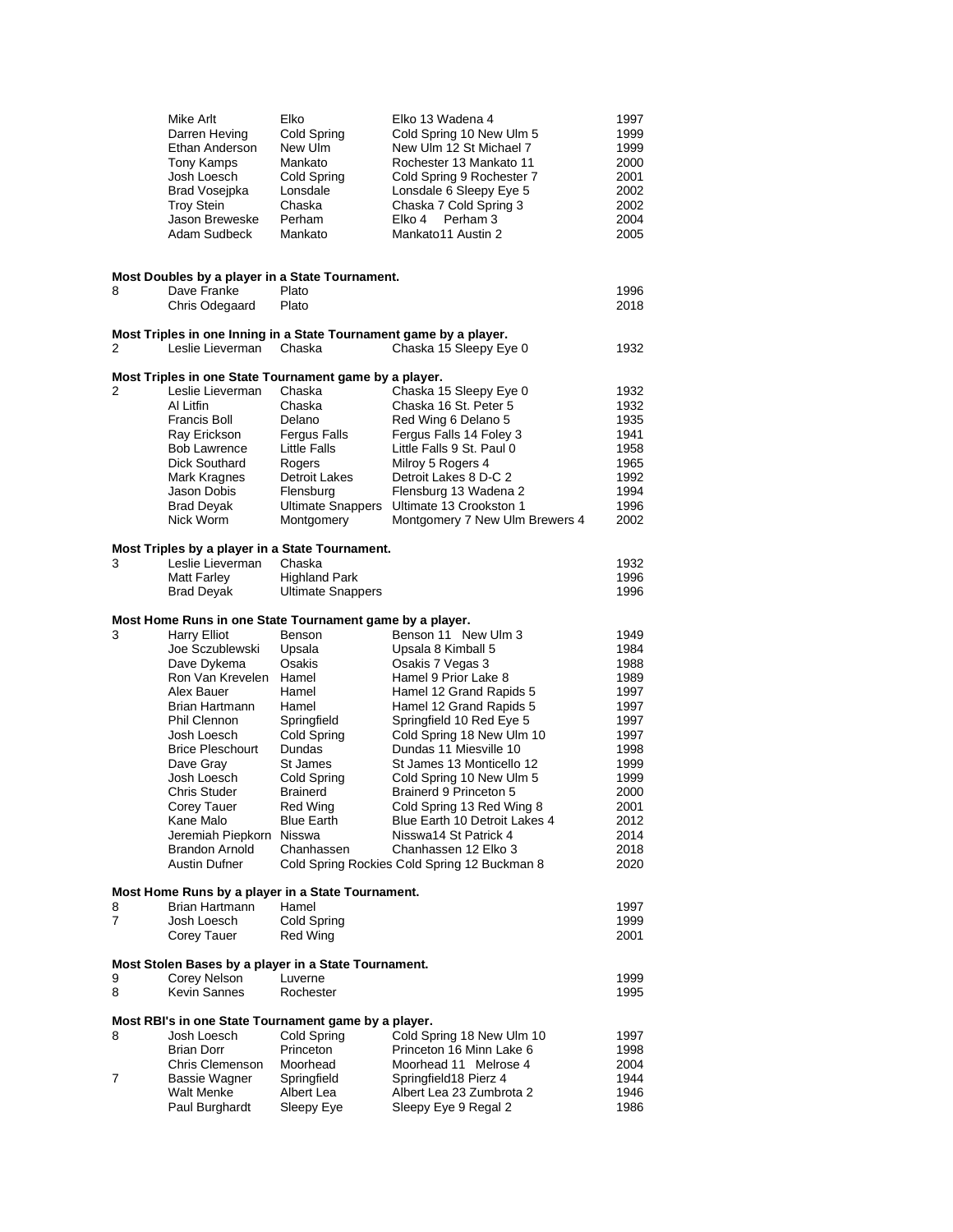|          | Ron Van Krevelen Hamel                                                |                                | Hamel 9 Prior Lake 8                                                       | 1989         |
|----------|-----------------------------------------------------------------------|--------------------------------|----------------------------------------------------------------------------|--------------|
|          | Josh Loesch                                                           | Cold Spring                    | Cold Spring 18 Duluth 0                                                    | 1994         |
|          | Jon Thielen                                                           | Watkins                        | Watkins 11 Crookston1                                                      | 1995         |
|          | Phil Clennon                                                          | Springfield                    | Springfield 10 Red Eye 5                                                   | 1997         |
|          | Josh Loesch                                                           | Cold Spring                    | Cold Spring 10 Dassel-Cokato 6                                             | 1999         |
|          | Mike Freske                                                           | St Michael                     | St Michael 8 Dassel-Cokato 7                                               | 2000         |
|          | Austin Dufner                                                         | Cold Spring                    | Cold Spring 12 Buckman                                                     | 2020         |
|          |                                                                       |                                |                                                                            |              |
|          | Most RBIs by a player in a State Tournament.                          |                                |                                                                            |              |
| 17       | Mark Kragnes                                                          | Glyndon                        |                                                                            | 1995         |
|          | <b>Scott Boser</b>                                                    | <b>Buckman</b>                 |                                                                            | 1999         |
|          | Most Times at Bat by a player in a State Tournament.                  |                                |                                                                            |              |
| 40       | Steve Huls                                                            | Cold Spring                    |                                                                            | 2001         |
| 39       | Mac Zachow                                                            | Green Isle                     |                                                                            | 2003         |
|          | Most Runs Scored by a player in a State Tournament.                   |                                |                                                                            |              |
| 15       | <b>Steve Huls</b>                                                     | Cold Spring                    |                                                                            | 2001         |
| 14       | <b>Brannon Weigel</b>                                                 | Glyndon                        |                                                                            | 1995         |
|          | Josh Loesch                                                           | Cold Spring                    |                                                                            | 2001         |
|          |                                                                       |                                |                                                                            |              |
|          | Most Base on Balls by a player in a State Tournament.                 |                                |                                                                            |              |
| 11<br>10 | Tim Luskey<br>Josh Loesch                                             | Green Isle                     |                                                                            | 2003<br>2001 |
|          |                                                                       | Cold Spring                    |                                                                            |              |
|          | Most Putouts by a player in a State Tournament.                       |                                |                                                                            |              |
| 83       | Micade Thordson                                                       | Hanska                         |                                                                            | 2009         |
| 82       | Ryan Beers                                                            | Chaska                         |                                                                            | 2002         |
|          |                                                                       |                                |                                                                            |              |
|          | Most Assists by a player in a State Tournament.<br><b>Eric Welter</b> |                                |                                                                            |              |
| 37<br>31 | Eric Engelman                                                         | Chaska<br>Plato                |                                                                            | 1998<br>1996 |
|          |                                                                       |                                |                                                                            |              |
|          | Most Innings Pitched in a State Tournament.                           |                                |                                                                            |              |
| 41.2     | <b>Tyler Jendro</b>                                                   | Sobieski                       |                                                                            | 2014         |
| 36       | Jim Lawler                                                            | Austin                         |                                                                            | 1958         |
|          | <b>Bill Fredrick</b>                                                  | Miesville                      |                                                                            | 1992         |
|          | Most strikeouts by a pitcher in a Nine Inning game.                   |                                |                                                                            |              |
| 22       | <b>Brian Whinnery</b>                                                 | Air Freight                    | Air Freight 1 Stockmen's 0                                                 | 2005         |
| 21       | Don Jorrisen                                                          | St. Boni                       | St. Boni 1 Belgrade 0                                                      | 1959         |
|          | Jerry Vandermay                                                       | Perham                         | Perham 7 Pierz 0                                                           | 1967         |
|          | Tony Kley                                                             | Winsted                        | Winsted 2 Pelican Rapids 0                                                 | 2014         |
|          |                                                                       |                                |                                                                            |              |
| 54       | Most Strikeouts by a pitcher in a State Tournament.<br>Brian Jenneke  | Glencoe                        |                                                                            | 1998         |
| 47       | Ethan Opsahl                                                          | Ada                            |                                                                            | 2014         |
| 44       | Tyler Jendro                                                          | Sobieski                       |                                                                            | 2014         |
|          |                                                                       |                                |                                                                            |              |
|          | Most wins by a pitcher in a State Tournament.                         |                                |                                                                            |              |
| 6        | <b>Tyler Jendro</b>                                                   | Sobieski                       |                                                                            | 2014         |
| 5<br>4   | <b>Brad Keenan</b>                                                    | Glyndon                        |                                                                            | 1995         |
|          | Richie Allen                                                          | Twin City Federal<br>Caledonia |                                                                            | 1961<br>1964 |
|          | Gordy Bauer<br><b>Bill Frederick</b>                                  | Miesville                      |                                                                            | 1992         |
|          | Tom Benson                                                            | Hamel                          |                                                                            | 1992         |
|          | Chad Kemp                                                             | Milroy                         |                                                                            | 1994         |
|          | <b>Grant Ketel</b>                                                    | St Michael                     |                                                                            | 1997         |
|          | Dave Holland                                                          | <b>St Louis Park</b>           |                                                                            | 1998         |
|          | Brian Jenneke                                                         | Glencoe                        |                                                                            | 1998         |
|          | <b>Tony Whitlock</b>                                                  | <b>Brainerd</b>                |                                                                            | 2000         |
|          | <b>Bruce Geislinger</b>                                               | Watkins                        |                                                                            | 2001         |
|          | Andy Bulson                                                           | Cold Spring                    |                                                                            | 2001         |
|          | Tony Kley                                                             | Plato                          |                                                                            | 2015         |
|          |                                                                       |                                | Most base runners picked off base by a pitcher in a State Tournament game. |              |
| 4        | <b>Craig Miller</b>                                                   | Waseca                         | Red Wing 5 Waseca 4                                                        | 1986         |
|          | <b>Chris Rupert</b>                                                   | Mankato                        | Mankato 7 Cold Spring 6                                                    | 2005         |
| 3        | Lefty Christenson                                                     | <b>Battle Lake</b>             | Battle Lake 1 Shakopee 0                                                   | 1963         |
|          | Ryan Krautkremer Waseca                                               |                                | Red Wing 0<br>Waseca 3                                                     | 2002         |
|          |                                                                       |                                |                                                                            |              |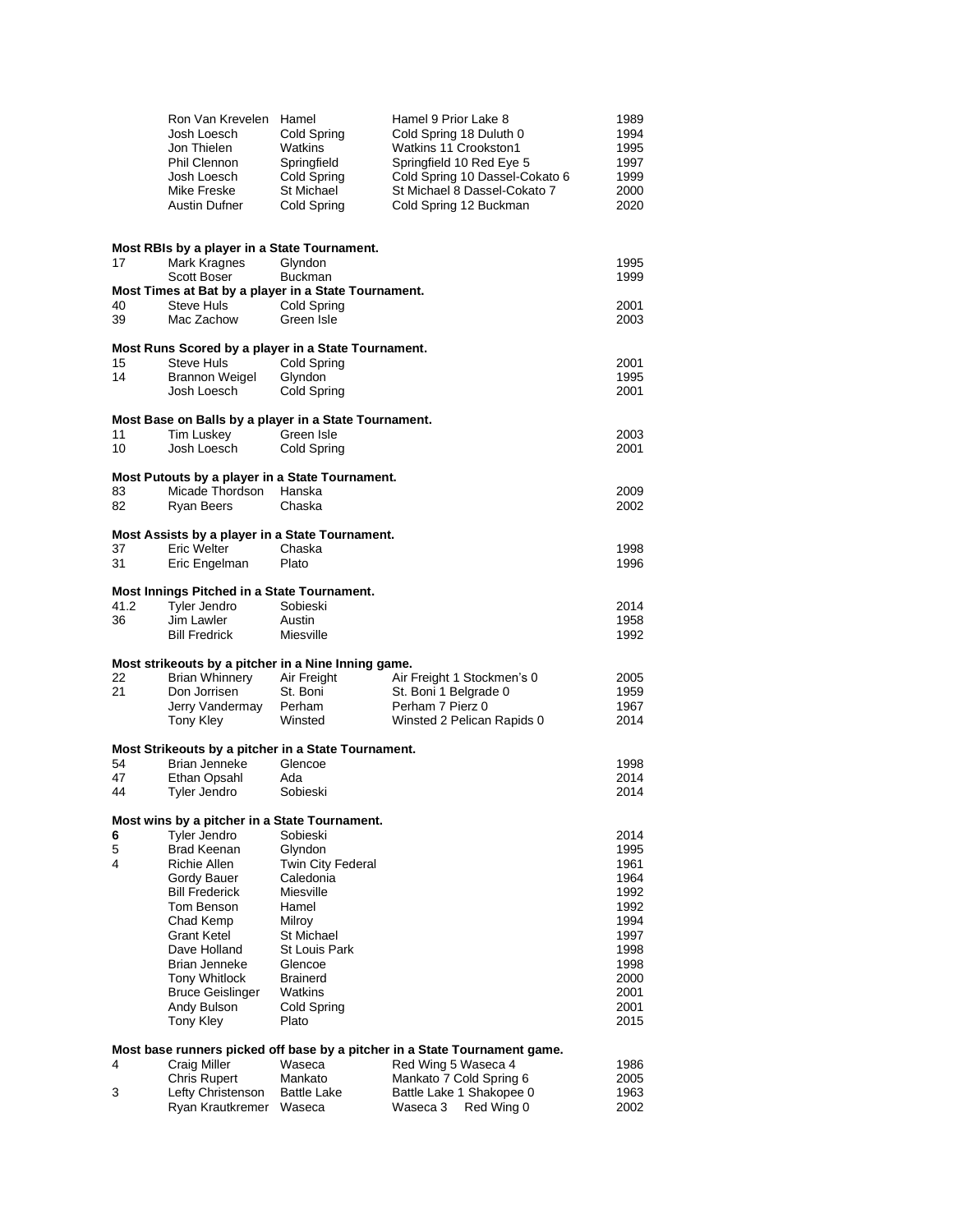|     | Ryan Krautkremer Waseca<br>Keith Meyers                               | Cannon Falls                                                                | Dassel-Cokato 5 Waseca 1<br>Avon 1 Cannon Falls 0                                                            | 2003<br>2012 |
|-----|-----------------------------------------------------------------------|-----------------------------------------------------------------------------|--------------------------------------------------------------------------------------------------------------|--------------|
|     | Most base runners picked off base by a pitcher in a State Tournament. |                                                                             |                                                                                                              |              |
| 5   | Lefty Christenson<br><b>Chris Rupert</b>                              | <b>Battle Lake</b><br>Mankato                                               |                                                                                                              | 1963<br>2005 |
|     | Least Number of Pitches Thrown by a Pitcher in a Nine Inning Game.    |                                                                             |                                                                                                              |              |
| 76  | Tom Tupy                                                              | <b>St Patrick</b><br>Tom struck out 11 allowing only two hits.              | St Patrick 5 Clinton 1                                                                                       | 2001         |
| 79  | Vern Deering                                                          | Little Falls<br>Vern struck out 11 allowing only one hit in the 7th inning. | Little Falls 9 St. Paul Park 0                                                                               | 1958         |
|     | Most Number of Pitches Thrown by a Pitcher in a Nine-Inning Game.     |                                                                             |                                                                                                              |              |
| 210 | John Stainbrook                                                       | Coon Rapids                                                                 | Eagan 8 Coon Rapids 5<br>John walked 16 while striking out 1, John had thrown 110 pitches by the 4th inning. | 1995         |
|     | Most Appearances on the All-Tournament Team by a player.              |                                                                             |                                                                                                              |              |
| 12  | Joe Shallenberger                                                     | Minnetonka                                                                  | 2001, 05, 06, 07, 09, 10, 12, 15, 16, 17, 18, 19                                                             |              |
| 8   | Jon Beckman                                                           | Jordan                                                                      | 1982, 86, 88, 89, 90, 91, 94, 97                                                                             |              |
|     | Chris Urbain                                                          | Minnetonka                                                                  | 1994, 96, 97, 00, 01, 04, 03, 09                                                                             |              |
| 7   | Mark Hess                                                             | Hamel                                                                       | 1988, 89, 92, 95, 97, 02, 04                                                                                 |              |
| 6   | Jay Bohmbach                                                          | Red Wing                                                                    | 1980, 82, 85, 86, 87, 90                                                                                     |              |
|     | Jeff Neutzling                                                        | Avon                                                                        | 1973, 77,80,81,88,93                                                                                         |              |
|     | John Riewer                                                           | Dassel-Cokato                                                               | 1984, 89, 91, 92, 93, 07                                                                                     |              |
|     | Most Consecutive Appearances in the State Tournament by a Player.     |                                                                             |                                                                                                              |              |
| 30  | John Riewer                                                           | Motley/Dassel-Cokato                                                        | 1980-2009                                                                                                    |              |
| 28  | Randy Moselle                                                         | Columbia Heights/Hamel                                                      | 1977-2004                                                                                                    |              |
| 23  | Rod Schafer                                                           | Cold Spring                                                                 | 1985-2007                                                                                                    |              |
| 20  | Joe Driscoll                                                          | LeSueur/Arlington                                                           | 1978-1998                                                                                                    |              |
| 20  | Jay Bohmbach                                                          | <b>Red Wing</b>                                                             | 1972-1991                                                                                                    |              |
| 20  | Scott Hollingsworth Jordan                                            |                                                                             | 2001-current                                                                                                 |              |
|     |                                                                       |                                                                             |                                                                                                              |              |

### **Players Winning Multiple Most Valuable Player Awards**

| 4 | Joe Shallenberger     | Minnetonka             | 2004, 07, 12, 16 |
|---|-----------------------|------------------------|------------------|
| 3 | George Boche          | <b>St Paul Armours</b> | 1924, 26, 28     |
| 2 | Jim Stoll             | Arlington              | 1967, 69         |
|   | Greg Odegaard         | Arlington              | 1984, 85         |
|   | <b>Randy Moselle</b>  | Columbia Heights       | 1986, 89         |
|   | <b>Bill Frederick</b> | Miesville              | 1992, 95         |
|   | <b>Tim Knapper</b>    | <b>Granite Falls</b>   | 1993, 02         |
|   | Bryan Krull           | Minnetonka             | 1997, 99         |
|   | Andy Bulson           | Cold Spring            | 2000, 01         |
|   | <b>Tony Richards</b>  | Minnetonka             | 2003, 06         |
|   | Zach Femrite          | Cold Spring            | 2013,14          |
|   |                       |                        |                  |

## **Players hitting for the cycle in a State Tournament.**

Bassie Wagner of Springfield in the 1944 tournament had two singles along with a double, triple and home run. He had 7 RBI's for the day. Springfield 18 Piertz 4

Dick Lawrence of Bagley in the 1955 tournament had two singles along with double, triple and home run. He had 5 RBI's for the day. Bagley 18 Detroit Lakes 8 (8 innings)

John McCaustlin of Dundas in the 1997 tournament hit for the cycle with his four hits. He also has 5 RBI's for the night. Dundas 12 New Ulm 3

Adam Dittrich of New Ulm in the 1999 tournament hit for the cycle with his four hits. Adam was a substitute for a regular starter on the New Ulm team as the normal starter had gotten married and was on his honeymoon! New Ulm 20 Grand Rapids 2

### **Unassisted Triple Play.**

Vic Woods a first baseman from South St. Paul caught an attempted bunt with runners on first and second ran to touch first and second base to complete the triple play.<br>South St. Paul 3 Le Sueur 2

South St. Paul 3 Le Sueur 2 1930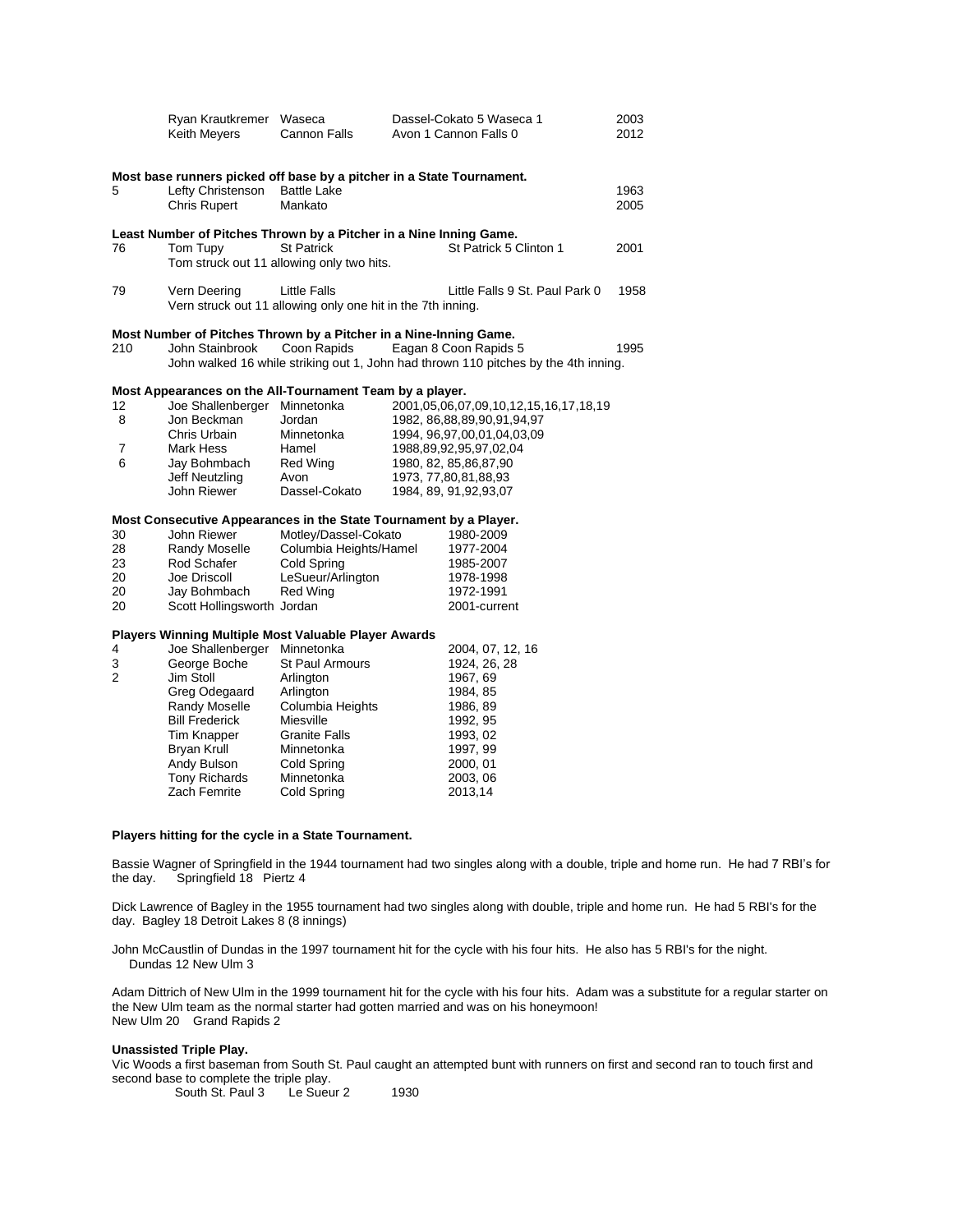# **STATE TOURNAMENT NO-HITTERS**

| <b>YEAR</b><br>1926 | <b>SITE</b><br>St. Paul | <b>PITCHER</b><br><b>Bill Johnson</b> | <b>SCORE</b><br>Mpls. Bottineau 6 Dassel 0<br>Bill had 1 BB and 13 K's.<br>Bill walked his only batter in the 6th                                                                      |
|---------------------|-------------------------|---------------------------------------|----------------------------------------------------------------------------------------------------------------------------------------------------------------------------------------|
| 1929                | Mankato                 | Bob Thompson                          | Springfield 12 Osseo 0<br>Bob had 1BB and 12 K's<br>Bob walked his only batter in the 9th.                                                                                             |
| 1932                | St. Paul                | <b>Jack Stans</b>                     | Chaska 15 Sleepy Eye 0<br>Jack had 3 BB and 12 K's.                                                                                                                                    |
| 1932                | St. Paul                | Ron DeLa Hunt                         | Chaska 19 Onamia 0<br>Ron had 7 BB and 20 K's.                                                                                                                                         |
| 1944                | New Ulm                 | <b>Earl Smith</b>                     | Worthington 17 Crown 0<br>Earl had 4 BB and 14 K's. (Earl was 46 yrs old.)                                                                                                             |
| 1945                | Albert Lea              | Roger McDonald                        | Excelsior 4 Mayer 0<br>Roger had 5 BB and 11 K's.<br>No balls were hit out of infield by Mayer.                                                                                        |
| 1947                | Mankato                 | Don Anderson<br>Gene Cooney           | Chaska 1 Maple Lake 0<br>Don had 4 BB and 7 K's pitching the first 8<br>innings. He left due to blister on his right<br>hand, so Gene pitched the 9th inning<br>striking out the side. |
| 1950                | St. Cloud               | Roman Bartowski                       | Austin Packers 16 St. Paul Nickel Joint 0<br>Roman had 3 BB and 10 K's.                                                                                                                |
| 1951                | Faribault               | <b>Dick Donnelly</b>                  | Litchfield 23 St. Paul Nickel Joint 0<br>Dick had 3 BB and 16 K's.                                                                                                                     |
| 1951                | Faribault               | Dave Spencer                          | Soderville 17 Pengilly 0<br>(6 innings)<br>Dave had 5 BB and 4 K's                                                                                                                     |
| 1959                | St. Cloud               | Jerry Zellner                         | Bloomington 4 Mpls. 0<br>Jerry had 6 BB and 15 K's.                                                                                                                                    |
| 1967                | Alexandria              | Cal Larson                            | Alexandria 9 Thief River Falls 0<br>Cal had 4 BB and 18 K's<br>Cal was a draftee from Fergus Falls                                                                                     |
| 1972                | Wadena                  | Greg Bigalke                          | Shady Brook 4 Hinckley 1<br>Greg was a draftee from Randall.<br>Hinckley's run was unearned.                                                                                           |
| 1973                | Jordan                  | Jerry Wickman                         | Columbia Heights 2 Marshall 0<br>Jerry had 3 BB and 15 K's                                                                                                                             |
| 1979                | St. Cloud               | Duane Paulson                         | Lastrup 10<br>Menahga 0 (8 innings)<br>Duane had 1 BB and 12 K's.<br>The one BB came in the 2nd inning.                                                                                |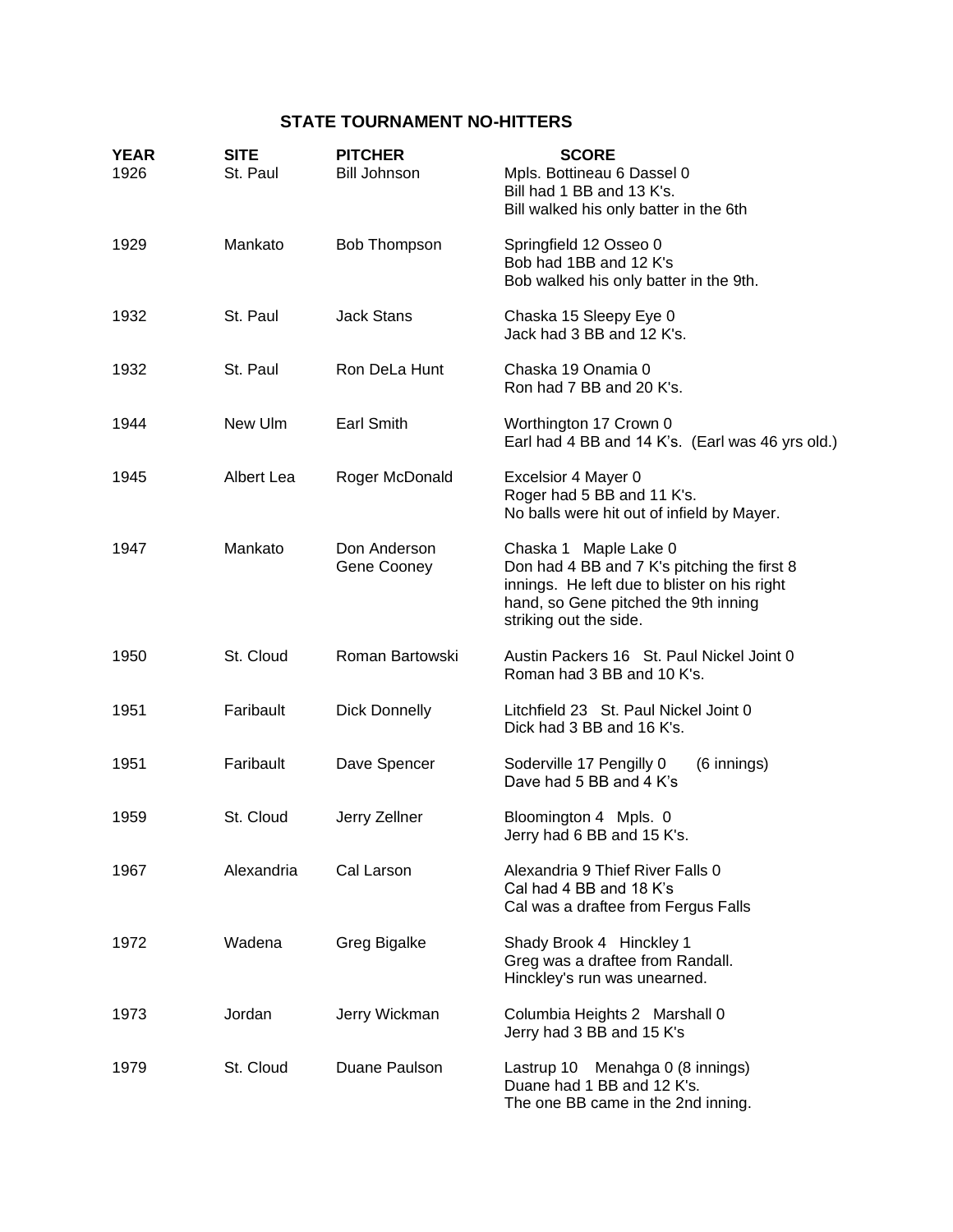| 1992 | Jordan          | Tom Traen           | Delano 1 Cold Spring 0<br>Tom had 2 BB and 11 K's.                                                     |
|------|-----------------|---------------------|--------------------------------------------------------------------------------------------------------|
| 2002 | <b>St Cloud</b> | <b>Bill Dunker</b>  | St Patrick 6 Pierz 3<br>Bill had 6 BB and 10 K"s<br>Bill was a draftee from Eagle Lake                 |
| 2012 | St Cloud        | <b>Kyle Collins</b> | Cannon Falls 0<br>Avon 1<br>Kyle had 1 BB and 8 K's                                                    |
| 2012 | Bloomington     | Nate Melek          | Minnetonka 4 Stockmen's Irish 1                                                                        |
| 2013 | Delano          | Mike Adelman        | Dumont 2 Lamberton 0<br>Mike had 1 BB, 3 HP and 5 K's.<br>(Mike was 43 yrs. old.) draftee from Clinton |
| 2014 | Jordan          | Tyler Jendro        | Sobieski 4 New Market 0<br>Tyler had 1 BB and 14 K's                                                   |
| 2015 | Cold Spring     | Keith Meyers        | Cannon Falls 4 Luverne 0<br>Keith had 0 BB 1 HBP and 12 K's                                            |
| 2018 | Shakopee        | Matt Timm           | Hutchinson 6 Sleepy Eye 0<br>Matt had 0 BB and 5 K's (perfect game)                                    |